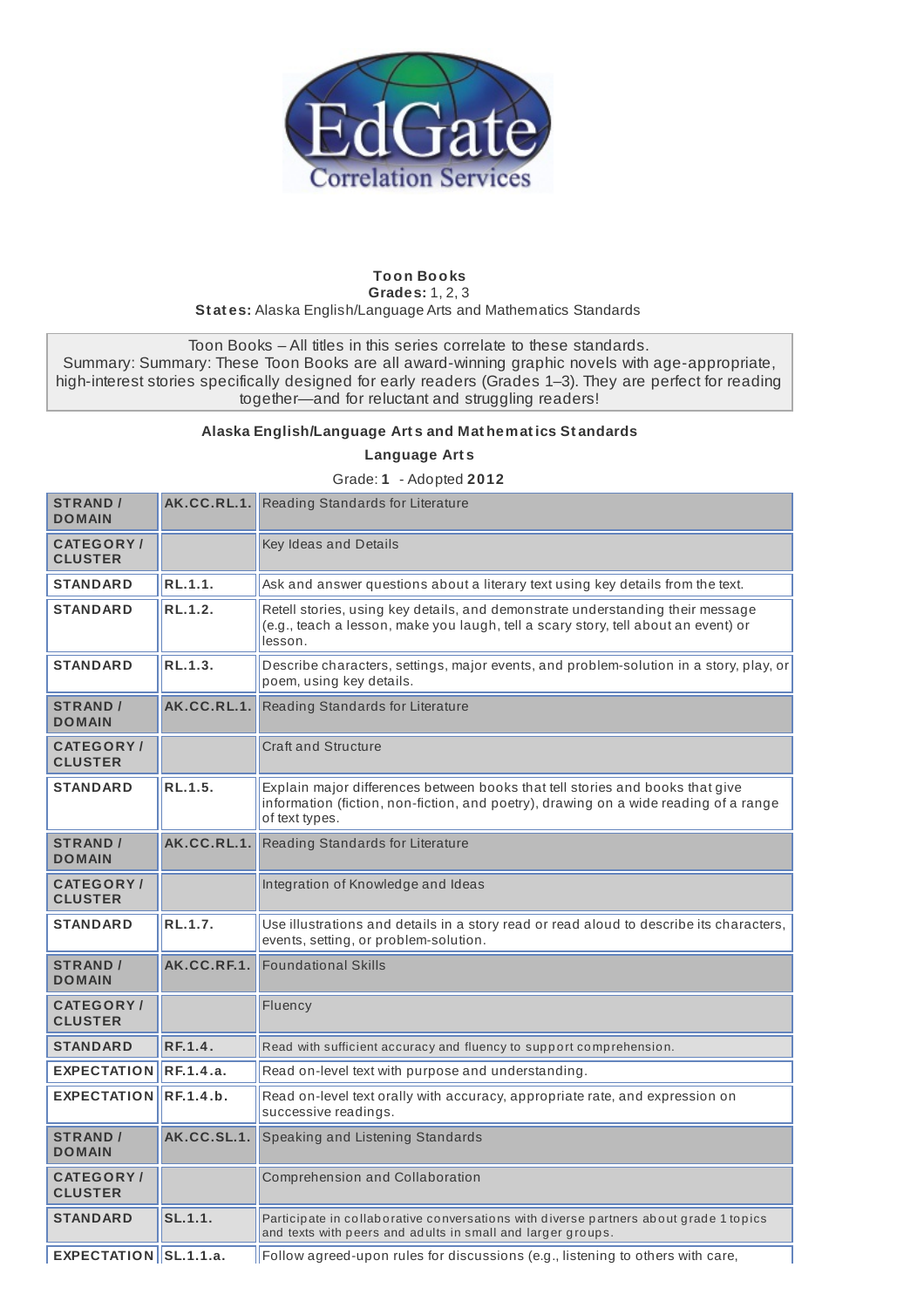|                                    |             | speaking one at a time about the topics and texts under discussion).                                                                                                                                              |
|------------------------------------|-------------|-------------------------------------------------------------------------------------------------------------------------------------------------------------------------------------------------------------------|
| EXPECTATION <b>IISL.1.1.b.</b>     |             | Build on others' talk in conversations by responding to the comments of others<br>through multiple exchanges.                                                                                                     |
| <b>STRAND /</b><br><b>DOMAIN</b>   | AK.CC.SL.1. | Speaking and Listening Standards                                                                                                                                                                                  |
| <b>CATEGORY/</b><br><b>CLUSTER</b> |             | Comprehension and Collaboration                                                                                                                                                                                   |
| <b>STANDARD</b>                    | SL.1.2.     | Ask and answer questions about key details in a text read aloud or information<br>presented orally or through other media.                                                                                        |
| <b>STRAND /</b><br><b>DOMAIN</b>   | AK.CC.L.1.  | Language Standards                                                                                                                                                                                                |
| <b>CATEGORY/</b><br><b>CLUSTER</b> |             | <b>Vocabulary Acquisition and Use</b>                                                                                                                                                                             |
| <b>STANDARD</b>                    | L.1.6.      | Use words and phrases acquired through conversations, reading and being read<br>to, and responding to texts, including using frequently occurring conjunctions to<br>signal simple relationships (e.g., because). |

|  | Grade: 2 - Adopted 2012 |
|--|-------------------------|
|--|-------------------------|

| <b>STRAND /</b><br><b>DOMAIN</b>   |             | <b>AK.CC.RL.2.</b> Reading Standards for Literature                                                                                                                                                                                           |
|------------------------------------|-------------|-----------------------------------------------------------------------------------------------------------------------------------------------------------------------------------------------------------------------------------------------|
| <b>CATEGORY/</b><br><b>CLUSTER</b> |             | Key Ideas and Details                                                                                                                                                                                                                         |
| <b>STANDARD</b>                    | RL.2.1.     | Ask and answer such questions as who, what, where, when, why, and how to<br>demonstrate understanding of a literary text using key details from the text.                                                                                     |
| <b>STANDARD</b>                    | RL.2.3.     | Describe how characters in a story, play or poem respond to major events,<br>problems, and challenges.                                                                                                                                        |
| <b>STRAND /</b><br><b>DOMAIN</b>   | AK.CC.RL.2. | Reading Standards for Literature                                                                                                                                                                                                              |
| <b>CATEGORY/</b><br><b>CLUSTER</b> |             | <b>Craft and Structure</b>                                                                                                                                                                                                                    |
| <b>STANDARD</b>                    | RL.2.6.     | Acknowledge differences in the points of view of characters, including by speaking<br>in a different voice for each character when reading dialogue aloud.                                                                                    |
| <b>STRAND /</b><br><b>DOMAIN</b>   | AK.CC.RL.2. | Reading Standards for Literature                                                                                                                                                                                                              |
| <b>CATEGORY/</b><br><b>CLUSTER</b> |             | Integration of Knowledge and Ideas                                                                                                                                                                                                            |
| <b>STANDARD</b>                    | RL.2.7.     | Use information gained from the illustrations and words in a print or digital text to<br>demonstrate understanding of its characters, setting, or plot (e.g., problem-solution;<br>chronology).                                               |
| <b>STRAND /</b><br><b>DOMAIN</b>   |             | AK.CC.RL.2. Reading Standards for Literature                                                                                                                                                                                                  |
| <b>CATEGORY/</b><br><b>CLUSTER</b> |             | Range of Reading and Level of Complexity                                                                                                                                                                                                      |
| <b>STANDARD</b>                    | RL.2.10.    | By the end of the year, read and comprehend a range of literature from a variety of<br>cultures, within a complexity band appropriate to grade 2 (from upper grade 1 to<br>grade 3), with scaffolding as needed at the high end of the range. |
| <b>STRAND /</b><br><b>DOMAIN</b>   | AK.CC.RF.2. | <b>Foundational Skills</b>                                                                                                                                                                                                                    |
| <b>CATEGORY/</b><br><b>CLUSTER</b> |             | Fluency                                                                                                                                                                                                                                       |
| <b>STANDARD</b>                    | RF.2.4.     | Read with sufficient accuracy and fluency to support comprehension.                                                                                                                                                                           |
| EXPECTATION RF.2.4.a.              |             | Read on-level text with purpose and understanding.                                                                                                                                                                                            |
| EXPECTATION RF.2.4.b.              |             | Read on-level text orally with accuracy, appropriate rate, and expression on<br>successive readings.                                                                                                                                          |
| <b>STRAND /</b><br><b>DOMAIN</b>   | AK.CC.SL.2. | Speaking and Listening Standards                                                                                                                                                                                                              |
| <b>CATEGORY/</b><br><b>CLUSTER</b> |             | Comprehension and Collaboration                                                                                                                                                                                                               |
| <b>STANDARD</b>                    | SL.2.1.     | Participate in collaborative conversations with diverse partners about grade 2 topics<br>and texts with peers and adults in small and larger groups.                                                                                          |
| $EXPECTATION$ SL.2.1.a.            |             | $\parallel$ Follow agreed-upon rules for discussions (e.g., gaining the floor in respectful ways, $\mid$                                                                                                                                      |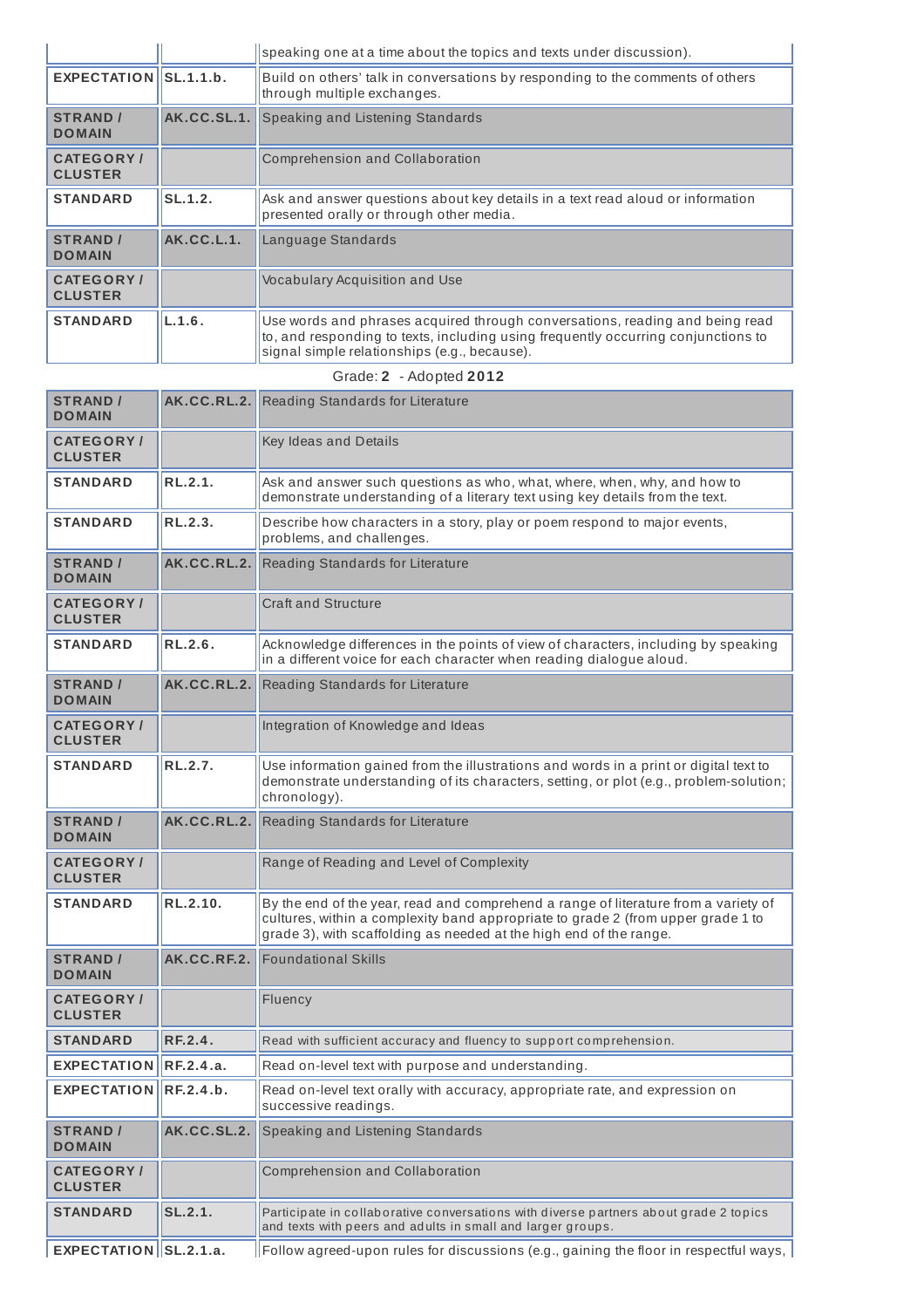|                                     |                | listening to others with care, speaking one at a time about the topics and texts under<br>discussion).                    |
|-------------------------------------|----------------|---------------------------------------------------------------------------------------------------------------------------|
| EXPECTATION <b>ISL.2.1.b.</b>       |                | Build on others' talk in conversations by linking their comments to the remarks of<br>others.                             |
| EXPECTATION $\vert$ SL.2.1.c.       |                | Ask for clarification and further explanation as needed about the topics and texts<br>under discussions.                  |
| <b>STRAND /</b><br><b>DOMAIN</b>    |                | <b>AK.CC.SL.2.</b> Speaking and Listening Standards                                                                       |
| <b>CATEGORY /</b><br><b>CLUSTER</b> |                | Comprehension and Collaboration                                                                                           |
| <b>STANDARD</b>                     | <b>SL.2.2.</b> | Retell or describe key ideas or details from a text read aloud or information<br>presented orally or through other media. |

| Grade: 3 - Adopted 2012             |             |                                                                                                                                                                                                                                                     |  |
|-------------------------------------|-------------|-----------------------------------------------------------------------------------------------------------------------------------------------------------------------------------------------------------------------------------------------------|--|
| <b>STRAND /</b><br><b>DOMAIN</b>    | AK.CC.RL.3. | Reading Standards for Literature                                                                                                                                                                                                                    |  |
| <b>CATEGORY/</b><br><b>CLUSTER</b>  |             | Key Ideas and Details                                                                                                                                                                                                                               |  |
| <b>STANDARD</b>                     | RL.3.2.     | Determine the author's purpose, message, lesson, or moral and explain how it is<br>conveyed through key details in the text; summarize stories in correct sequence,<br>including fables and folktales from diverse cultures.                        |  |
| <b>STANDARD</b>                     | RL.3.3.     | Describe characters in a story (e.g., their traits, motivations, or feelings) and explain<br>how their actions contribute to the sequence of events (e.g., creating or solving a<br>problem).                                                       |  |
| <b>STRAND /</b><br><b>DOMAIN</b>    | AK.CC.RL.3. | Reading Standards for Literature                                                                                                                                                                                                                    |  |
| <b>CATEGORY/</b><br><b>CLUSTER</b>  |             | <b>Craft and Structure</b>                                                                                                                                                                                                                          |  |
| <b>STANDARD</b>                     | RL.3.5.     | Refer to parts of stories, dramas, and poems when writing or speaking about a text,<br>using terms such as chapter, scene, and stanza; describe how each successive part<br>builds on earlier sections.                                             |  |
| <b>STANDARD</b>                     | RL.3.6.     | Distinguish their own point of view from that of the narrator or those of the<br>characters.                                                                                                                                                        |  |
| <b>STRAND /</b><br><b>DOMAIN</b>    | AK.CC.RL.3. | Reading Standards for Literature                                                                                                                                                                                                                    |  |
| <b>CATEGORY</b> /<br><b>CLUSTER</b> |             | Integration of Knowledge and Ideas                                                                                                                                                                                                                  |  |
| <b>STANDARD</b>                     | RL.3.7.     | Explain how specific aspects of text's illustrations contribute to what is conveyed by<br>the words in a story (e.g., create mood, emphasize aspects of a character or setting).                                                                    |  |
| <b>STRAND /</b><br><b>DOMAIN</b>    | AK.CC.RL.3. | Reading Standards for Literature                                                                                                                                                                                                                    |  |
| <b>CATEGORY/</b><br><b>CLUSTER</b>  |             | Range of Reading and Level of Complexity                                                                                                                                                                                                            |  |
| <b>STANDARD</b>                     | RL.3.10.    | By the end of the year, read and comprehend a range of literature from a variety of<br>cultures, within a complexity band appropriate to grade 3 (from upper grade 2 to<br>grade 4), with scaffolding as needed at the high end of the range.       |  |
| <b>STRAND /</b><br><b>DOMAIN</b>    | AK.CC.RF.3. | <b>Foundational Skills</b>                                                                                                                                                                                                                          |  |
| <b>CATEGORY/</b><br><b>CLUSTER</b>  |             | Fluency                                                                                                                                                                                                                                             |  |
| <b>STANDARD</b>                     | RF.3.4.     | Read with sufficient accuracy and fluency to support comprehension.                                                                                                                                                                                 |  |
| <b>EXPECTATION</b>                  | RF.3.4.a.   | Read on-level text with purpose and understanding.                                                                                                                                                                                                  |  |
| <b>STRAND /</b><br><b>DOMAIN</b>    | AK.CC.SL.3. | Speaking and Listening Standards                                                                                                                                                                                                                    |  |
| <b>CATEGORY/</b><br><b>CLUSTER</b>  |             | Comprehension and Collaboration                                                                                                                                                                                                                     |  |
| <b>STANDARD</b>                     | SL.3.1.     | Engage effectively in a range of collaborative discussions (one-on-one, in groups, and<br>teacher-led) with diverse partners on grade 3 topics and texts, building on others' ideas<br>and expressing their own clearly.                            |  |
| EXPECTATION SL.3.1.a.               |             | After learning a protocol (e.g., Socratic method), come to discussions prepared,<br>having read or studied required material; explicitly draw on that preparation and<br>other information known about the topic to explore ideas under discussion. |  |